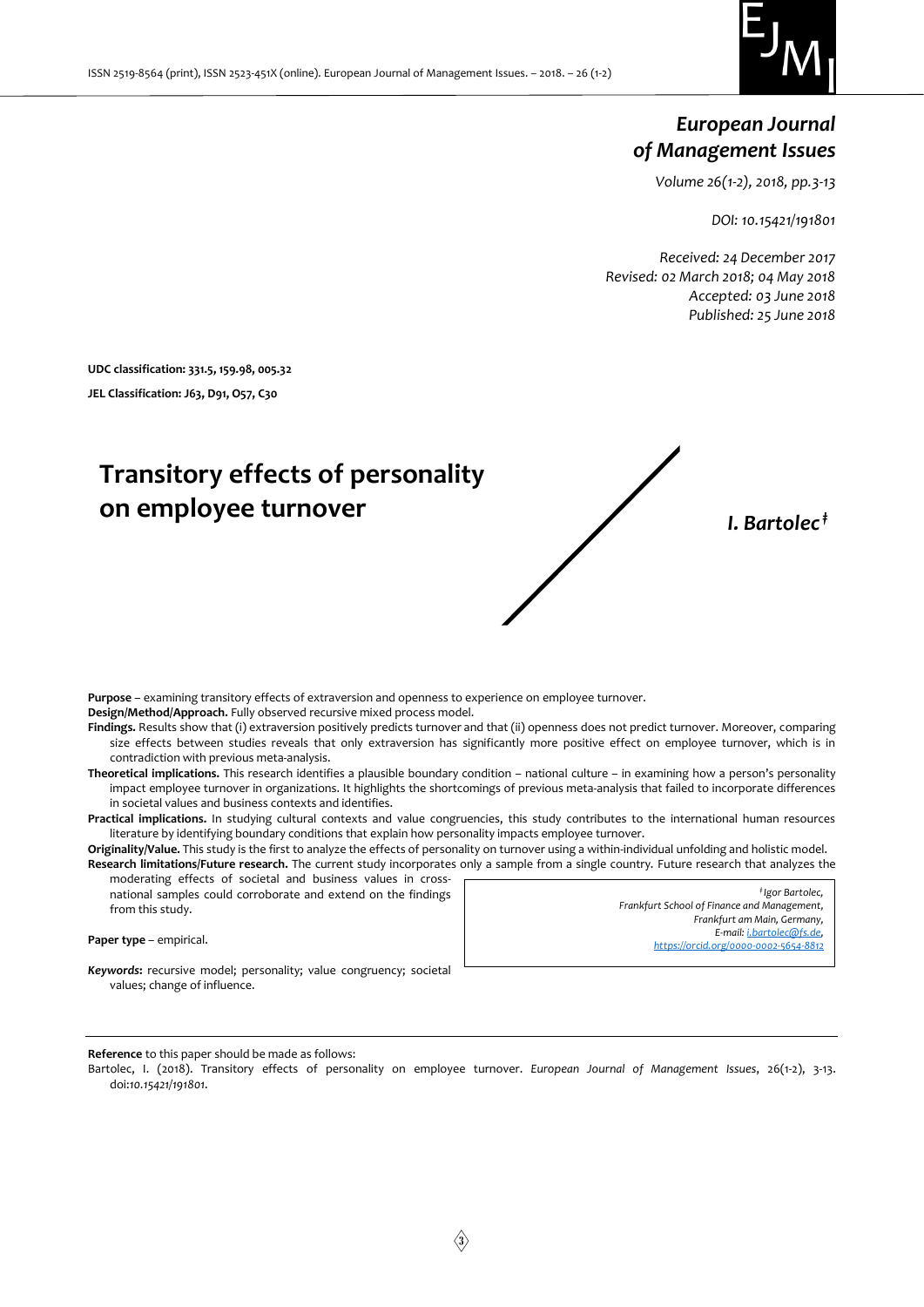

# **Вплив на плинність кадрів зміни особистісних якостей**

#### *Ігор Бартолець‡*

*‡Франкфуртська Школа Бізнесу і Менеджменту, Франкфурт-на-Майні, Німеччина*

- **Мета роботи** протестувати перехідний вплив екстраверсії та відкритості до досвіду роботи на плинність кадрів.
- **Дизайн/Метод/Підхід дослідження** рекурсивна модель змішаного процесу, яку повністю спостерігають.
- **Результати дослідження.** Показано, що (1) екстраверсія позитивно пророкує плинність і що відкритість (2) не є передумовою плинності. Порівняння величин впливу в дослідженнях показало, що тільки екстраверсія має значно більш позитивний вплив на плинність кадрів, і що це суперечить попередньому мета аналізу.
- **Теоретичне значення дослідження.** В даному дослідженні визначено правдоподібну граничну умову – національна культура – при розгляді того, як особистість людини впливає на плинність кадрів в організаціях. Виділено і враховано недоліки попереднього мета аналізу, а саме: неврахування відмінностей в соціальних цінностях і бізнесконтекстах.
- **Практичне значення дослідження.** Вивчення культурних контекстів і зіставлення цінностей, проведене в даному дослідженні, додало внеску в міжнародні наукові джерела, присвячені вивченню людських ресурсів, шляхом визначення граничних умов, що пояснюють як особистість впливає на плинність кадрів.
- **Оригінальність/Цінність/Наукова новизна дослідження.** Вперше проаналізовано вплив особистості на плинність кадрів за окремими якостями індивідуума і як цілісна модель.
- **Обмеження дослідження/Перспективи подальших досліджень.**  Дане дослідження засноване на вибірці тільки з однієї країни. У майбутніх дослідженнях доцільно проаналізувати стримуючий вплив громадських і ділових цінностей на основі вибірок з різних країн, що, можливо, підтвердить і розширить висновки з даного дослідження.

#### **Тип статті** – емпірична.

*Ключові слова:* рекурсивна модель; особистість; співвідношення цінностей; суспільні цінності; транзиторний ефект.

## **Влияние на текучесть кадров изменения личностных качеств**

## *Игорь Бартолец***‡**

*‡ Франкфуртская Школа Бизнеса и Менеджмента, Франкфурт-на-Майне, Германия*

- **Цель работы** протестировать переходное влияние экстраверсии и открытости к опыту работы на текучесть кадров.
- **Дизайн/Метод/Подход исследования.** Полностью наблюдаемая рекурсивная модель смешанного процесса.
- **Результаты исследования.** Показано, что (1) экстраверсия положительно предсказывает текучесть и что открытость (2) не является предпосылкой текучести. Сравнение величин влияния в исследованиях показало, что только экстраверсия имеет значительно более позитивное воздействие на текучесть кадров, и что это противоречит предыдущему мета анализу.
- **Теоретическое значение исследования.** В данном исследовании определено правдоподобное граничное условие – национальная культура – при рассмотрении того, как личность человека влияет на текучесть кадров в организациях. Выделены и учтены недостатки предыдущего мета анализа, а именно: неучтенность различий в социальных ценностях и бизнес-контекстах.
- **Практическое значение исследования.** Изучение культурных контекстов и сопоставление ценностей, проведенное в данном исследовании, добавило вклад в международные научные источники, посвященные изучению людских ресурсов, путем определения граничных условий, объясняющих, как личность влияет на текучесть кадров.
- **Оригинальность/Ценность/Научная новизна исследования.**  Впервые проанализировано влияние личности на текучесть кадров по отдельным качествам индивидуума и как целостная модель.
- **Ограничения исследования/Перспективы дальнейших исследований.** Данное исследование основано на выборке только из одной страны. В будущих исследованиях целесообразно проанализировать сдерживающее влияние общественных и деловых ценностей на основе выборок из разных стран, что, возможно, подтвердит и расширит выводы данного исследования.

#### **Тип статьи** – эмпирическая.

*Ключевые слова:* рекурсивная модель; личность; сопоставимость ценностей; общественные ценности; транзиторный эффект.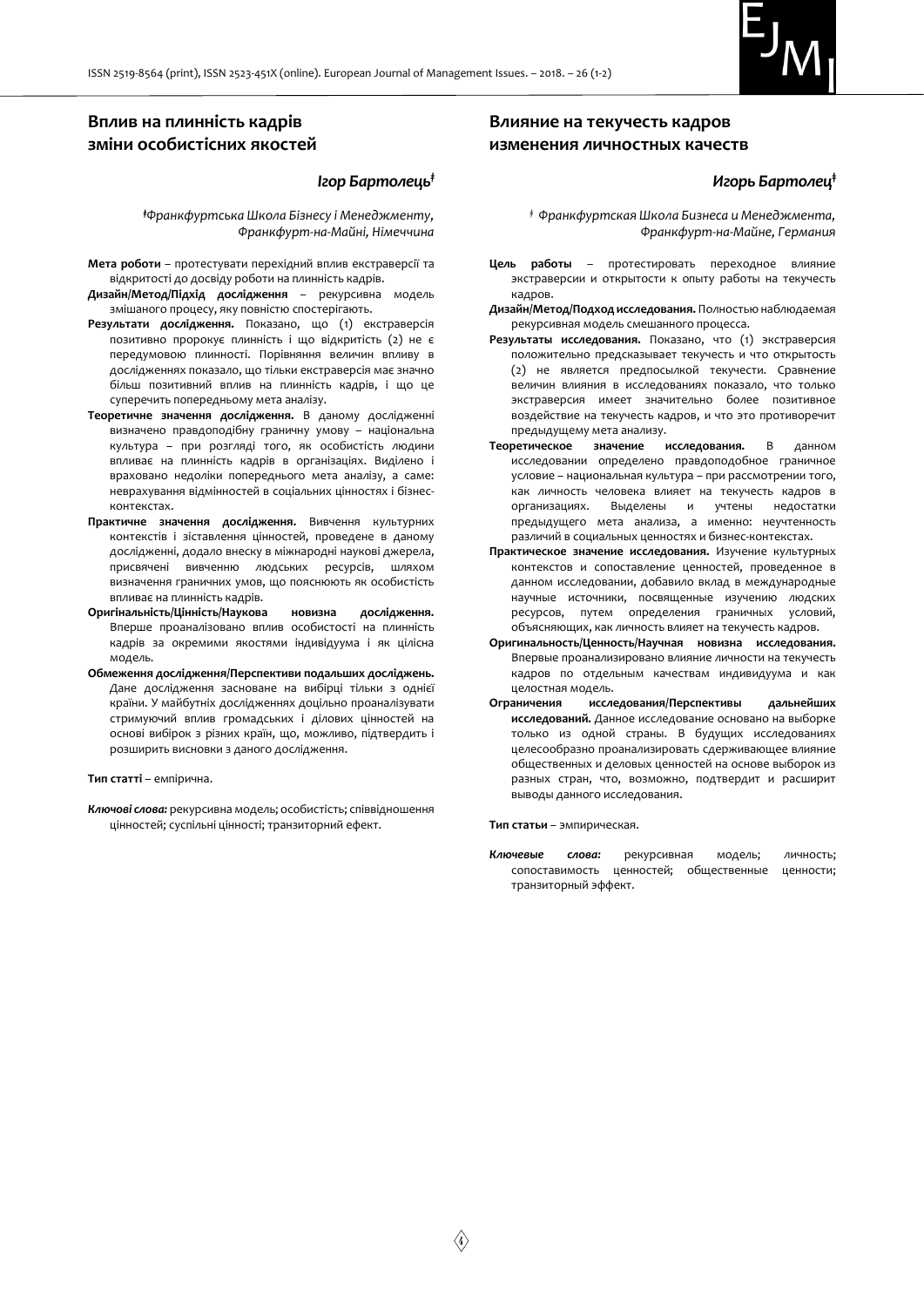

## **Introduction**

osing an employee can cost organizations between 16% and  $\langle L \rangle$ 213% of the employee's annual gross salary, with losses in productivity (approximately 60%) making up the largest portion (*Hinkin,& Tracey, 2000*). Going beyond these measurable direct costs, high turnover rates have also been associated with a decrease in customer satisfaction, productivity, future revenue growth, and profitability (*Zimmerman, 2008*). Moreover, turnover has contagious effects on organizations, which leads to additional financial losses, i.e. an employee leaving an organization indirectly also encourages other employees to search for employment opportunities outside their current organization (*Hancock et al., 2017*).

Personality is considered a useful concept for predicting individuals' work behaviors because "it helps explain how individuals process and respond to various situational cues and environmental features" (*Woo et al., 2016, p.358*). As cognitive–affective personality system theory (*Mischel, & Shoda, 1998*) suggests, personality affects behaviors by influencing a person's affective responses and values, e.g., beliefs regarding the consequences for behaviors and interpretation of events and situations (*Zimmerman, 2008*). The fivefactor model of personality traits (*Costa, & McCrae, 1985*), a parsimonious model of five dimensions of personality (openness to experience, conscientiousness, extraversion, agreeableness, and emotional stability), is prevalent in the personality literature and explains differences among individuals' dispositions. The most recent meta-analysis that evaluated the relationship between personality and turnover (*Zimmerman*, *2008*) revealed that personality dimensions predict intended and actual turnover, even beyond individuals' job satisfaction and performance. Particularly, all personality traits except extraversion predict actual turnover. However, 71 out of 86 studies covered in this meta-analysis were based in North America, therefore favoring North American cultural and business values and contexts. Considering the effects of personality on turnover, one might expect that these meta-analytic results also generalize to other countries as personality profiles across countries remain similar (*Kajonius,& Mac Giolla, 2017*). Previous research neglected value systems as a confounding variable, however. Workplace behaviors and standards, beliefs, values, and other environmental features in the workplace differ across countries (*Steelcase, 2012*). Similarly, societal cultures also differ across countries and the literature established several well-known models for their classification *(Schwartz, 1994; Hofstede, 2001; Leung & Bond, 2004*). Looking at the strength of relationship among various models of societal cultures and personality traits, an empirical study across 27 countries found evidence that only some aspects of culture strongly correlate with certain personality traits (see *McCrae et al., 2005* for details). Therefore, despite the similar personality profiles across countries (*Molina, 2016*), cultural values might moderate the effects that personality traits have on turnover in different countries.

The present study contributes to turnover and personality literature by emphasizing the importance of country specific cultural contexts. Particularly, it provides evidence that *Zimmermann's* (*2008*) metaanalysis offers little generalizability outside the North American cultural context. I show that the value congruence between contemporary labor market requirements and societal values, and societal values and personal values, provide the theoretical framework necessary for identifying boundary conditions. Failing to account for these findings may result in potentially adverse organizational outcomes, such as losses in performance, reputation, and finances. Accordingly, this study benefits executives and human resources managers responsible for their organizations' human capital.

## **Research Questions**

. What are the transitory effects of extraversion and openness to experience on employee turnover?

2. Compared to Zimmerman's meta-analysis on the effects of personality on turnover, how well do the effects of extraversion and openness to experience from Zimmerman's study generalize to Germany?

# **Theoretical background**

abor markets used to be characterized by long-term employment structured around organizational career advancement schemes (*Sullivan, 1999*). However, the 1990s US recession led to rising employment uncertainty over long-term, secure employment (*Acosta, 2010*). Consequently, as career selfdevelopment and creation of meaningful careers became more prominent, it was expected that voluntary interorganizational mobility would increase (*Hall, 1996*) as individuals would begin to manage their employability, i.e., "an individual's ability to gain initial employment, maintain employment, move between roles within the same organization, obtain new employment if required and (ideally) secure suitable and sufficiently fulfilling work" (*McQuaid, & Lindsey, 2005, p.200*).

Social networks can help a person to reduce career uncertainty, however. According to *Colakoglu* (*2011, p.50*), "wide networks of relationships help [individuals] to be informed of and recommended for new opportunities in other employment settings". The concept of social capital reflects the idea that social ties (e.g., friendships and membership in various social groups) and the goodwill these ties may confer transfer to other settings, such as work (*Adner, & Helfat, 2003*). Creating and maintaining social networks provides critical information and resources, like access to new contacts, and possible job referrals and job opportunities (*Arthur, 1994*) that increase an individual's marketability (*Seibert et al., 2001*). Extensive empirical research recognizes socialization as a critical skill for finding jobs (*Granovetter, 1973; Lin, & Dumin, 1986; Boxman et al., 1991*) as it improves a person's perceived internal and external marketability (*Eby et al., 2003*) and provides job seekers with crucial information and opportunities that allow for greater interorganizational mobility (*Saxenian, 1996*).

Individuals with extravert personality are more comfortable with networking and spend more time maintaining their social networks (*Wanberg*, *& Kammeyer–Mueller, 2000*). Extraversion, one of the five personality dimensions, measures the extent to which a person engages with the external world. Individuals high in extraversion are excitement seeking, action-oriented, gregarious, enthusiastic, and often experience positive emotions. When in groups or surrounded by people, extraverts are outgoing, talkative, active, cheerful, they like to assert themselves and to draw attention to themselves (*Teng, 2008; John, & Srivastava, 1999*). However, the empirical evidence on the effects of extraversion on turnover behavior is mixed. Most studies report a higher turnover for individuals high in extraversion (*Timmermann, 2006; Mayende, & Musenze, 2014*). Yet, a recent metaanalysis finds a negative, yet insignificant effect (*Zimmermann, 2008*). Although the study does not provide an argument for the effect's absence, the negative sign is explained by extraverts' higher job embeddedness (*Mitchell et al., 2001*): Extraverts' dispositions to seek positive emotions and establish social ties will also be pronounced inside their work organizations, resulting in higher acculturation and social integration with their current organization, which therefore lowers their perceived ease of movement to other organizations.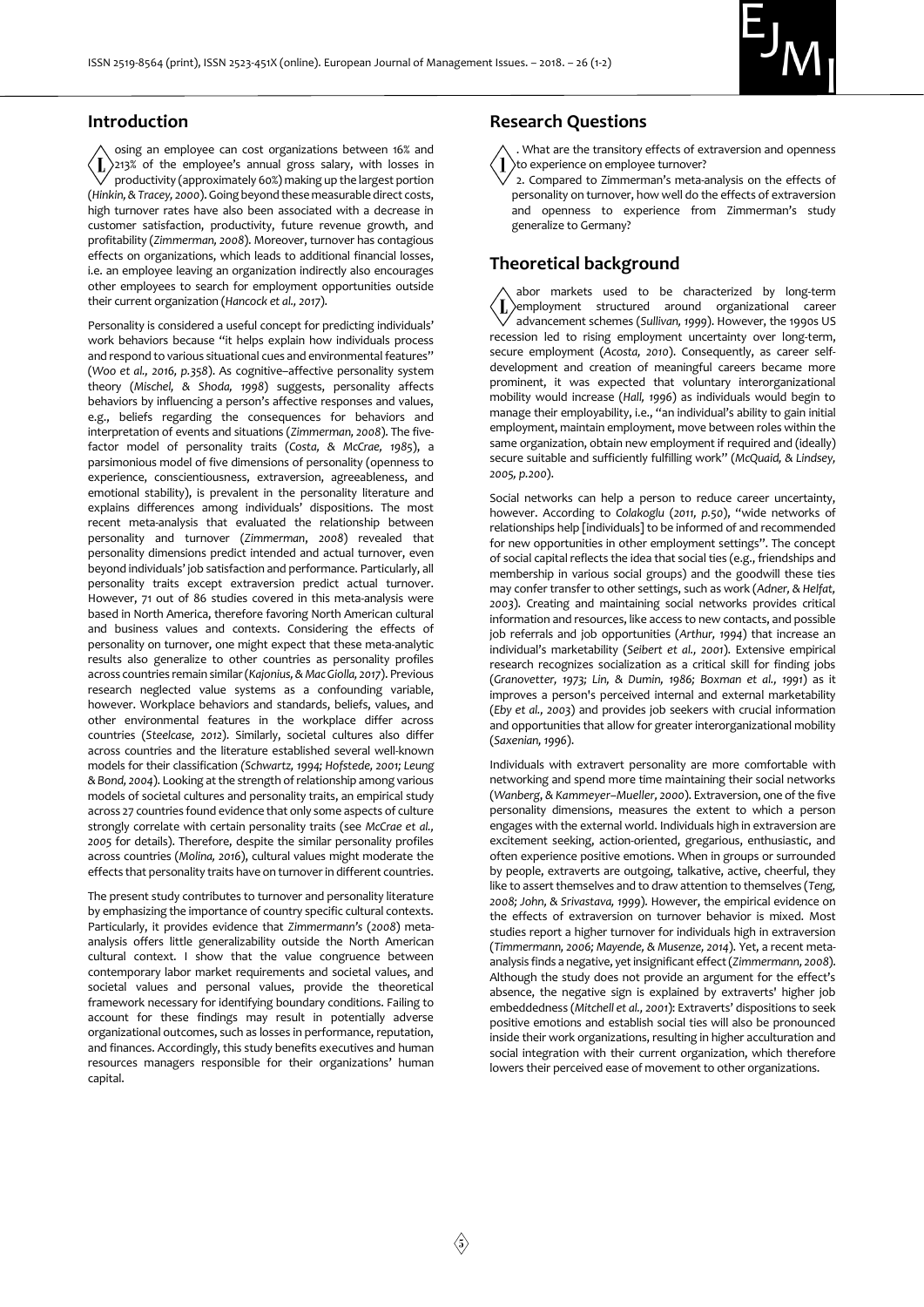

In order to disentangle the mixed effects of extraversion on turnover, I draw on value congruence theory which describes "the degree to which an individual's values match the values found in their work environment" (*Molina, 2016, p.1*). Particularly, two value  $congruences must be satisfied: person - work environment and$ work environment  $-$  labor market. In this sense, the work environment moderates the value systems between a person and the labor market. Accordingly, the work environment values determine the direction of the effects that personal values have in labor markets which in turn might explain inconsistent effects of extraversion on turnover previously found in literature. *Hofstede's* (*2001*) model of six dimensions of national cultures reflects workplace behaviors and standards, beliefs, values, and other environmental features across countries. In particular, its fifth dimension - long-term versus short-term orientation - relates to the choice of focus for people's efforts, where long term focuses on the future and the short term on present and past (for an overview of the remaining five dimensions of national cultures, see *Hofstede, 2010*). Ranked on a continuous scale ranging from 0 (*short-term orientation*) to 100 (*long-term orientation*), countries like South Korea (100), Taiwan (93), Japan (88), and China (87) scored the highest (Hofstede et al., 2010), while for the European countries, Ukraine (86) scored the highest, followed by Germany (83). However, the United States (21) and Canada (36) score low in this cultural attribute.

Cultures with long-term orientation believe that both individuals and tradition should adapt to contemporary circumstances. As a result, individuals are thrifty and persevering, family life is guided by shared tasks, and success is attributed to effort and failure to lack of effort. When doing business, cultures with a long-term orientation put greater focus on market position, value adaptiveness, accountability, and self-discipline, and invest in lifelong social ties (*Hofstede et al., 2010*). Therefore, values, behaviors, and standards of cultures with long-term orientation are more congruent with people with high extraversion values and beliefs. In the same vein, a culture high in long-term orientation is also congruent with the value system of contemporary labor markets that put greater emphasis on career autonomy and career self-development. Consequently, in situations when cultural norms are reflected both in a person's and labor market's values, person's values will be predictive of labor market outcomes. Particularly, in cultures with high long-term orientation that emphasize social ties and adaptability, high extraversion will positively predict an employee's turnover behavior.

Certainly, a single congruence tie of person - work environment is insufficient for explaining the differing effects of extraversion on turnover. The value congruence between individuals and work environment implies higher extraversion of individuals in cultures with high long-term orientation compared with cultures with shortterm orientation. This follows because societal values are a reflection of individuals' values. However, recent research finds no differences in personality profiles across countries (*Kajonius, & Mac Giolla, 2017*). In the same vein, the value congruence between work environment and labor market would imply that only contemporary career patterns are encouraged and thus also rewarded in cultures high in long-term orientation. However, recent research finds that interorganizational mobility results in

higher compensation (*Lam et al., 2012*) and higher job satisfaction (*Boswell et al., 2005; Chadi, & Hetschko, 2018*) in developed countries, regardless of societal values. I therefore hypothesize:

#### *Hypothesis 1: Extraversion positively predicts turnover behavior in countries high in long- term orientation.*

A person's propensity to change employers might originate in higher dispositions for new experiences, need for change and novelty, greater intellectual curiosity, and openness to new ideas and with a wider array of interests. These traits are captured by the *openness to experience* personality dimension. A person high in this dimension is curious, open-minded and change oriented, imaginative, creative, and appreciative of unusual ideas and art (*Costa, & McCrae, 1985; Nieß, & Zacher, 2015*). A stronger need for change and novelty means that a person with strong openness to experience would value changing jobs, and "be more active and skillful in seeking out new job opportunities" (*Feldman, & Ng, 2007, p.362*), regardless of job satisfaction (*Zimmermann, 2008*). Empirical evidence unanimously supports these theoretical expectations by finding that individuals high in openness to experience report higher interorganizational mobility (*Zimmermann, 2008; Wille et al., 2010; Vinson et al., 2007; Woo, 2011*). Therefore, I assert that individuals high in openness to experience are more apt to change organizations.

*Hypothesis 2: Openness to experience positively predicts a person's turnover.* 

# **Data and methodology**

#### *Sample*

use yearly individual-level employment data from the German Socio-Economic Panel (*GSOEP; Schupp, 2009*). Each year, respondents provided detailed information on their employment status. In the case of a job change, they had to indicate if it included the transition to a new organization. I only considered individuals employed prior to interorganizational job change as even shorter unemployment gaps can result in detrimental career outcomes (*Kronberg, 2013*) and only respondents with no missing information. I also excluded first-time employment because these do not include an interorganizational job change. Accounting for the independence of observations assumption, each respondent was included only once in the analysis. Where a same person's personality was measured in multiple years, only the latest response was included. Lastly, as individuals' personality was only measured in 2005, 2009, and 2013, and following the one year lagged structure of the model (how a person's personality at time *t* impacts their propensity to change employers at time *t+1*), I only consider observations in years 2006, 2010, and 2014. Consequently, all predictors including respondents' salaries and job satisfaction were measured one year prior to their interorganizational job change (fig. 1).

The sample includes 11,525 respondents (48% women) between the ages of 20 and 86 ( $M = 44$ ,  $SD = 10.5$ ), with an average working experience of 20 years, and 13 years of school education. A total of 834 individuals reported changing organizations (tab. 1).



#### **Fig. 1. Fully observed recursive mixed process model of turnover**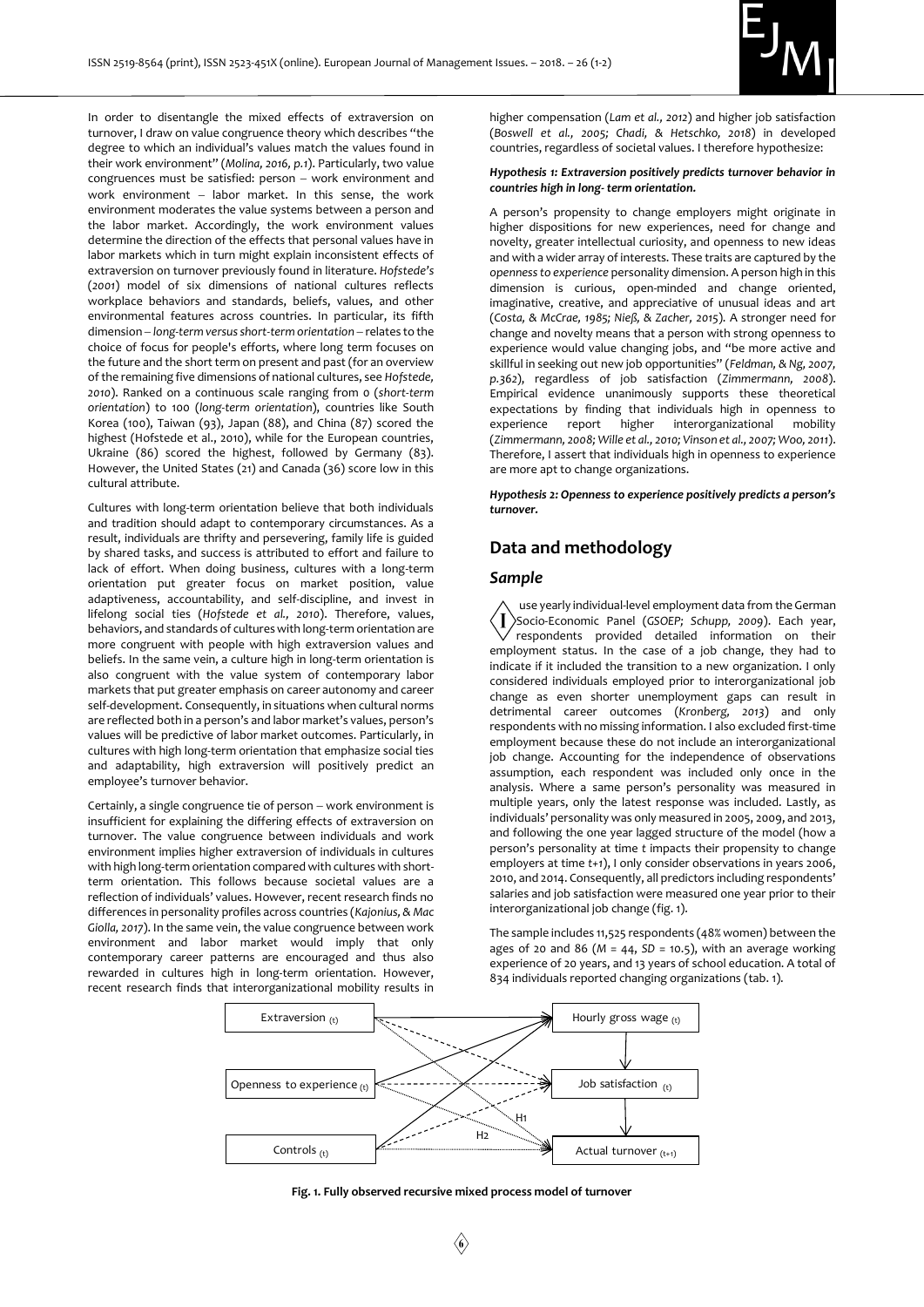| relamo nue -<br>i<br>ſ |
|------------------------|

**Table 1**

|                | Variable name                        | Mean        | S     |           | N         | $\mathbf{r}$ | 4         | 5       | O        | r                                                                                                                                    | ∞              | õ<br>ō                                            | F       | t,                                                     | ij              | $\ddot{a}$                | f,      | ڡۭ            | ¢               | ఴ                                                                                  | ē,   | $\overline{2}$<br>20 | 22                 | 23      | $^{24}$ | 25   |
|----------------|--------------------------------------|-------------|-------|-----------|-----------|--------------|-----------|---------|----------|--------------------------------------------------------------------------------------------------------------------------------------|----------------|---------------------------------------------------|---------|--------------------------------------------------------|-----------------|---------------------------|---------|---------------|-----------------|------------------------------------------------------------------------------------|------|----------------------|--------------------|---------|---------|------|
|                | In (real gross hourly wage           | 2,68        | 0,51  |           |           |              |           |         |          |                                                                                                                                      |                |                                                   |         |                                                        |                 |                           |         |               |                 |                                                                                    |      |                      |                    |         |         |      |
|                | job satisfaction (11-point Likert)   | 7,12        | 1,93  | 0.08      |           |              |           |         |          |                                                                                                                                      |                |                                                   |         |                                                        |                 |                           |         |               |                 |                                                                                    |      |                      |                    |         |         |      |
| z              | interorganizational job change (1/0) | 0.07        | 0.26  | $-0.07$   | $-0.06$   |              |           |         |          |                                                                                                                                      |                |                                                   |         |                                                        |                 |                           |         |               |                 |                                                                                    |      |                      |                    |         |         |      |
| 4              | openness to experience               | 0.05        | 0,73  | 0,06      | 0,11      | 0,03         |           |         |          |                                                                                                                                      |                |                                                   |         |                                                        |                 |                           |         |               |                 |                                                                                    |      |                      |                    |         |         |      |
| ц              | conscientiousness                    | 0,11        | 0,68  | $-0, 0$ 3 | 0,14      | $-0.02$      | 0,16      |         |          |                                                                                                                                      |                |                                                   |         |                                                        |                 |                           |         |               |                 |                                                                                    |      |                      |                    |         |         |      |
| o              | extraversion                         | 0,05        | 0,76  | $-0,02$   | 0,14      | 0,03         | 0,37      | 0,18    |          |                                                                                                                                      |                |                                                   |         |                                                        |                 |                           |         |               |                 |                                                                                    |      |                      |                    |         |         |      |
|                | agreeableness                        | 0.00        | 0,70  | $-0.06$   | 0,14      | $-0.02$      | 0,16      | 0,30    | 0,13     |                                                                                                                                      |                |                                                   |         |                                                        |                 |                           |         |               |                 |                                                                                    |      |                      |                    |         |         |      |
| ∞              | emotional stability                  | 0,06        | 0,73  | 0,13      | 0,23      | 0,01         | 0,08      | 0,10    | 0,15     | 0,12                                                                                                                                 |                |                                                   |         |                                                        |                 |                           |         |               |                 |                                                                                    |      |                      |                    |         |         |      |
| σ              | gender (1 = female)                  | 0,48        | 0,50  | $-0,24$   | 0,01      | $-0,01$      | 0,06      | 0,06    | 0,15     | 0,16                                                                                                                                 | $-0.20$        |                                                   |         |                                                        |                 |                           |         |               |                 |                                                                                    |      |                      |                    |         |         |      |
| $\overline{c}$ | life satisfaction (11-point Likert)  | 7,25        | 1,58  | 0,17      | 0,44      | -0,03        | 0,13      | 0,11    | 0,17     | 0,14                                                                                                                                 | 0.30           | $-0,01$                                           |         |                                                        |                 |                           |         |               |                 |                                                                                    |      |                      |                    |         |         |      |
| Ξ              | married $(1/0)$                      | 0,65        | 0,48  | 0,12      | 0,02      | $-0,05$      | $-0,04$   | 0,07    | $-0, 02$ | $0,01$ -0,02 -0,05                                                                                                                   |                | 0.05                                              |         |                                                        |                 |                           |         |               |                 |                                                                                    |      |                      |                    |         |         |      |
| 5              | children in household (1/0           | 0,40        | 0,49  | 0,03      | 0,03      | 0,02         | $-0, 0$   | 0,00    | 0,02     | 0,00                                                                                                                                 | $-0.02 - 0.02$ | 0,02                                              | 0,30    |                                                        |                 |                           |         |               |                 |                                                                                    |      |                      |                    |         |         |      |
| $\tilde{1}$    | # years of education                 | 13,06       | 2,76  | 0,39      | 0,06      | 0,02         | 0,14      | $-0,11$ | $-0,02$  | 0,00                                                                                                                                 | $0,07$ -0,01   | 0,10                                              | $-0.02$ | $-0.02$                                                |                 |                           |         |               |                 |                                                                                    |      |                      |                    |         |         |      |
| 4              | age                                  | 43,37 10,55 |       | 0,21      | $-0.02$   | $-0,10$      | 0,03      | 0,11    | $-0.05$  | 0,02                                                                                                                                 |                | $0, 01$   $-0, 03$   $-0, 02$   $0, 35$   $-0.18$ |         |                                                        | 0.03            |                           |         |               |                 |                                                                                    |      |                      |                    |         |         |      |
| $\frac{1}{2}$  | yearly GDP change                    | 3,79        | 0,93  | 0,02      | $-0,02$   | 0,01         | $-0, 0$   | $-0,01$ | $-0,02$  | $-0.04$ $\mid$ 0.00 $\mid$ -0.01 $\mid$ 0.03 $\mid$ 0.00 $\mid$ 0.02 $\mid$ -0.03 $\mid$ -0.04                                       |                |                                                   |         |                                                        |                 |                           |         |               |                 |                                                                                    |      |                      |                    |         |         |      |
| ò              | # years of working experience        | 19,41       | 10,70 | 0,19      | $-0,03$   | $-0,11$      | -0,01     | 0,13    | $-0.04$  | $-0,01$                                                                                                                              | 0,01           | $-0.12 - 0.03$                                    | 0,31    |                                                        | $-0,22$ $-0,13$ | 0,90                      | $-0,02$ |               |                 |                                                                                    |      |                      |                    |         |         |      |
| 17             | # years with same company            | 11,29       | 9,93  | 0,30      | $-0, 0$   | $-0,14$      | $-0,01$   | 0,04    | $-0,04$  | $-0,03$                                                                                                                              | $0,02$ $-0,10$ |                                                   |         | $0,04$   $0,20$   $-0,12$   $-0,03$   $0,52$   $-0,01$ |                 |                           |         | 0,59          |                 |                                                                                    |      |                      |                    |         |         |      |
| <u>و</u>       | self-employed (1/0)                  | 0,11        | 0,31  | 0,06      | 0,05      | 0,00         | 0,10      | 0.01    | 0.06     | 0.00                                                                                                                                 | $0.04 - 0.07$  |                                                   |         | 0,02 0,02 0,00                                         |                 | $0,10$   $0,12$   $-0,01$ |         | $0,09 - 0,03$ |                 |                                                                                    |      |                      |                    |         |         |      |
| 6              | region (ger, Bundesland)             | 7,94        | 3,86  | $-0,18$   | $-0, 0$ 3 | $-0,01$      | $-0,02$   | 0,02    | $-0,02$  | 0,00                                                                                                                                 |                | $-0.02$ 0.02 $-0.09$ $-0.04$ $-0.03$              |         |                                                        |                 | $0.02$ $-0.01$ $0.20$     |         | 0,03          | $-0,04$ $-0,01$ |                                                                                    |      |                      |                    |         |         |      |
| 20             | year of observation                  | 2008        | 3,29  | $-0,12$   | 0,04      | 0,13         | 0,02      | $-0,07$ | 0,02     | $-0,01$                                                                                                                              | 0,06 0,07      |                                                   |         | 0,06 -0,11 -0,02 -0,01 -0,01 -0,11 -0,10 -0,06 -0,10   |                 |                           |         |               |                 | 0.00                                                                               | 0.00 |                      |                    |         |         |      |
| 71             | organizational size (categorical)    | 2,15        | 0,84  | 0.22      | $-0,03$   | $-0,05$      | $-0, 0$ 3 | $-0,04$ | $-0.02$  | $-0.04\mid$ 0.03 $\mid$ 0.08 $\mid$ 0.09 $\mid$ 0.00 $\mid$ 0.04 $\mid$ 0.00 $\mid$ 0.00 $\mid$ 0.17 $\mid$ -0.40 $\mid$ 0.04 $\mid$ |                |                                                   |         |                                                        |                 |                           |         |               |                 |                                                                                    | 0.00 |                      |                    |         |         |      |
| 22             | managerial position (1/0)            | 0,54        | 0,50  | 0,32      | 0,05      | 0,00         | 0,08      | $-0.05$ | 0,01     | $-0.01$                                                                                                                              | 0,05 0,05      | 0,10                                              |         |                                                        |                 |                           |         |               |                 | $0,00$ -0,01 0,38 0,00 0,00 -0,03 0,12 -0,35 -0,02 -0,01                           |      | 0.25                 |                    |         |         |      |
| 23             | part-time job (1/0                   | 0,23        | 0,42  | $-0,19$   | 0,01      | 0,01         | 0,01      | -0,01   | 0.06     | 0,10                                                                                                                                 | $-0,12$        | 0,01<br>0,48                                      | 0,14    |                                                        |                 | $0,16$ -0,06 0,07         |         |               |                 | $0.00$ $-0.05$ $-0.07$ $-0.10$ $-0.07$                                             |      | 0,09                 | $-0.05$<br>$-0.10$ |         |         |      |
| 24             | public sector (1/0)                  | 0,09        | 0,29  | 0.16      | 0,04      | $-0,07$      | 0,02      | $-0.06$ | 0.00     | $-0,03$                                                                                                                              |                | $0.02$ $-0.03$ $0.07$                             |         | 0,04 0,00                                              |                 |                           |         |               |                 | $0,25$   $0,07$   $-0,02$   $0,05$   $0,22$   $-0,11$   $-0,07$   $-0,03$   $0,16$ |      |                      | 0.12               | $-0.03$ |         |      |
| 25             | occupational prestige                | 45,70 13,18 |       | 0,46      | 0,07      | 0,01         | 0,14      | $-0,08$ | 0.00     | $-0.02$ 0.07 $-0.05$                                                                                                                 |                | 0,13                                              |         |                                                        |                 |                           |         |               |                 | 0,00 -0,01 0,61 0,05 -0,01 -0,01 0,02 0,00 -0,02 -0,02 0,10 0,10 0,45 -0,11 0,24   |      |                      |                    |         |         |      |
| 26             | occupation, 2-digit                  | 69,52 19,08 |       | 0,06      | 0,05      | 0,01         | 0,11      | $-0,03$ | 0,09     | 0,09 -0,04 0,37                                                                                                                      |                |                                                   |         |                                                        |                 |                           |         |               |                 | 0,05 -0,03 0,27 0,07 -0,04 -0,04 -0,02 0,02 -0,02 0,04 0,02                        |      |                      | 0,24               | 0,23    | 0,18    | 0,21 |

Notes: n = 11,525 respondents;<br>standardized values for personality dimensions shown. standardized values for personality dimensions shown. Notes: n = 11,525 respondents;

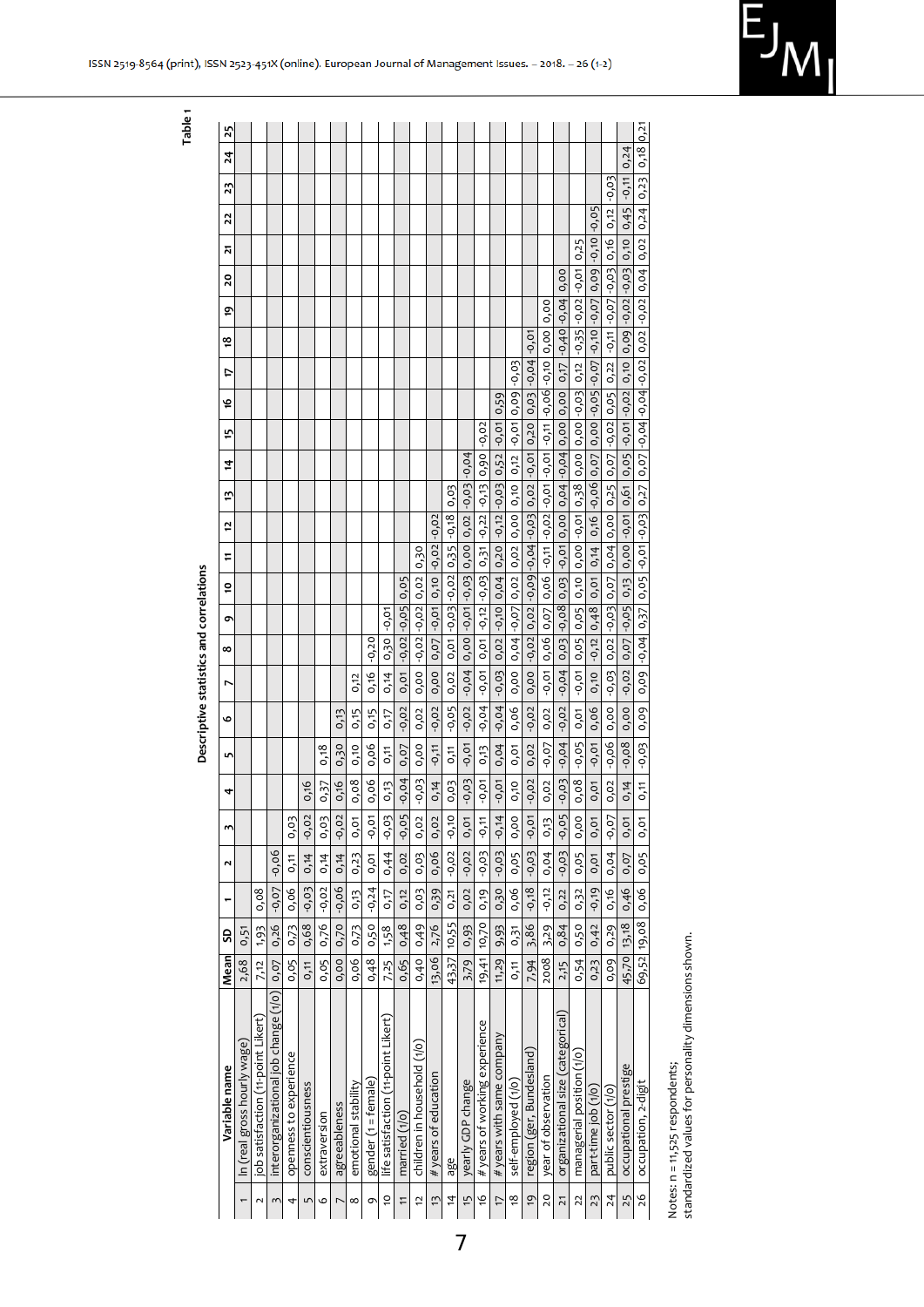

#### *Measures*

I*nterorganizational job change* was coded 1 when individuals reported changing employers, 0 otherwise. As the survey allows for differentiating between self-initiated and non-self-initiated turnover, I only analyzed self-initiated interorganizational job changes.

*Individuals' personality* was measured using the five factor model personality traits (*Costa, & McCrae, 1985*), which is a parsimonious model of five dimensions of personality that explain differences among individuals' dispositions: openness to experience, conscientiousness, extraversion, agreeableness, and emotional stability. In GSOEP, individuals' personality was measured using the short form of the Big Five Inventory (*BFI-S; Gerlitz, & Schupp, 2005*), which consists of 15 questions, i.e. three questions per personality dimension. The BFI-S strongly correlates with the full version of the Big Five Inventory (*Soto, & Luhmann, 2013*) and shows acceptable levels of reliability and validity (*Hahn et al., 2012*). It uses a 7-point Likert Scale ranging from 1 (*Does not apply to me at all*) to 7 (*Applies to me perfectly*).

*Openness to experience* describes individuals' propensity to make independent decisions, degree of initiative and control, and their intellectual curiosity, i.e. perceptive or reflective; imagination, and broad-mindedness (*John, & Srivastava, 1999*). Internal consistency, measured with the Cronbach's alpha  $(\alpha)$ , amounts to 0,63. *Extraversion* (α = 0,68) describes a person's tendency to seek stimulation and novelty. It aims to capture qualities, such as gregariousness, talkativeness, excitement seeking, and positive emotions.

I also included the remaining three personality dimensions in the analysis. Conscientiousness ( $\alpha$  = 0.64) describes the extent to which an individual is hardworking, organized, and dependable as opposed to lazy, disorganized, and unreliable. It measures individuals' tendency to follow rules and schedules and is related to the need for achievement. *Agreeableness* (α = 0,53) describes qualities, such as modesty, tendermindedness, trust, and altruism. It incorporates the willingness to help others and to act in accordance with the interests of others, and concerns the degree to which an individual is cooperative, warm, and agreeable versus cold, disagreeable, and antagonistic. *Emotional stability* (α = 0,61) describes the degree to which an individual may be termed calm, self-confident, and cool rather than tense, insecure, anxious, depressed, and emotional. A person low in this dimension is considered more temperamental or easily angered and tends to be self-conscious and unsure (*Lebowitz, 2016*).

*Real hourly gross salaries.* Each year, individuals reported their nominal annual gross base salaries in Euros. To account for any inflationary effects and economic cycles, I first used the yearly consumer price indices to convert nominal values to their respective real values. Next, using the number of hours worked in a given year, I scaled down their real annual gross salaries to real hourly gross salaries. Lastly, because the variable was skewed right, I transformed it using the natural logarithm function.

*Job satisfaction.* If employed, respondents were asked how satisfied they are with their current jobs. Respondents had to rate their answer on an 11-point Likert scale ranging from 0 (*completely dissatisfied*) to 10 (*completely satisfied*).

*Control variables*. To alleviate potential endogeneity issues, I included a set of sociodemographic and employment related variables. The list of sociodemographic variables includes *gender* (binary, 1 = female), *marital status* (binary, 1 = married), having *children in household* (binary, 1 = child present in household), *years of education*, *age*, and *satisfaction with life (*11-point Likert scale ranging from 0 = completely dissatisfied to 10 = completely satisfied). The list of employment related control variables includes *years of working experience*, *length of stay with the organization*, and *self-employment* (binary, 1 = self-employed), *part-time employment* (binary, 1 = parttime), *public sector position* (binary, 1 = public sector), *managerial job position* (binary, 1 = managerial responsibility), *Treiman's* 

*occupational prestige scale*, *organizational size* (ordinal, 0 = small, 1 = medium, 2 = large), a set of *occupational sector* dummy covariates. I also control for *gross domestic product growth*, *region of living*, and *year fixed-effects*. Given the aim of this study and the nature of both household surveys, all predictor and control variables were lagged by one year with regard to the outcome variable.

### *Analysis*

I used the fully observed recursive mixed process model (*Roodman, 2011*), a class of simultaneous-equation systems in which the errors share a multidimensional distribution. The full observability means that outcome variables can also appear as predictor variables, therefore, allowing for linked functions. The recursivity underlines that linked functions can be organized in stages. Both features together facilitate the implementation of a mediation analysis, which is achieved using seemingly unrelated regressions. Lastly, the mixed process describes how each equation can have different kinds of dependent variables, including continuous, binary, ordinal, and interval-censored. As a result, compared with other traditional analysis of mediation, such as path analysis (*Boker, & McArdle, 2014*), the fully observed recursive mixed process model is in general more efficient, featuring a simultaneous estimation system that accounts for the full covariance structure and features estimation techniques adjustable to the outcome type of each linked function. Consequently, compared with other estimation techniques typically used in mixed process models (e.g., diagonal weight least squares), standard errors are not inflated.

The analysis was performed using the *cmp* package specified for the Stata software, including full information maximum likelihood (FIML) estimator (*Roodman, 2011*). The model included three endogenous variables: real hourly salaries and job satisfaction as mediators; and interorganizational job change as the main outcome. To estimate the linked equations in serial mediation, I used the ordinary least square model for the real hourly salaries (first mediator), ordered probit for job satisfaction (second mediator), and probit model for interorganizational job change. Certainly, calculating the bias corrected confidence intervals would be a preferred approach; however, bootstrapping confidence intervals for this type of model is currently not available in Stata, MPLUS, or R.

To compare the size effects of personality dimensions on turnover between this and *Zimmerman's* (*2008*) studies, I use *Cumming and Finch's*(*2005*) recommendation on the comparison of the estimates' 95% confidence intervals (CIs). Specifically, whenever 95% confidence intervals do not overlap, conventional knowledge suggests that these effects are statistically different. However, it is a common misconception that a predictor has similar effects whenever confidence intervals overlap. As with all null-hypothesis significance testing, the true answer depends on the chosen significance level. *Cumming* and *Finch's* (*2005*) study shows that at a significance level of *α* < 0.01, the confidence intervals of the two comparing effects should indeed not overlap. Yet, the overlapping 95% CIs will still be statistically different at the traditional significance level of *α* ≤ .05, contingent upon their confidence intervals are not overlapping for more than half the average margin of error. Moreover, the use of this calculation dictates that the margins of error, i.e. the length of one arm of a CI and an indication of precision, between the comparing effects must not differ by more than a factor of two.

## **Results**

he analysis was conducted in three stages that correspond to T) the two mediators (real hourly salaries and job satisfaction) and outcome (turnover). In the first stage (tab. 2), I observed that only agreeableness and emotional stability predicted salary outcomes. Respondents with a one standard deviation higher agreeableness had lower salaries (Column 1: β = -0,03; *p* < 0,001) and respondents higher in emotional stability had higher salaries (Column 1:  $\beta$  = 0,02; *p* < 0,001).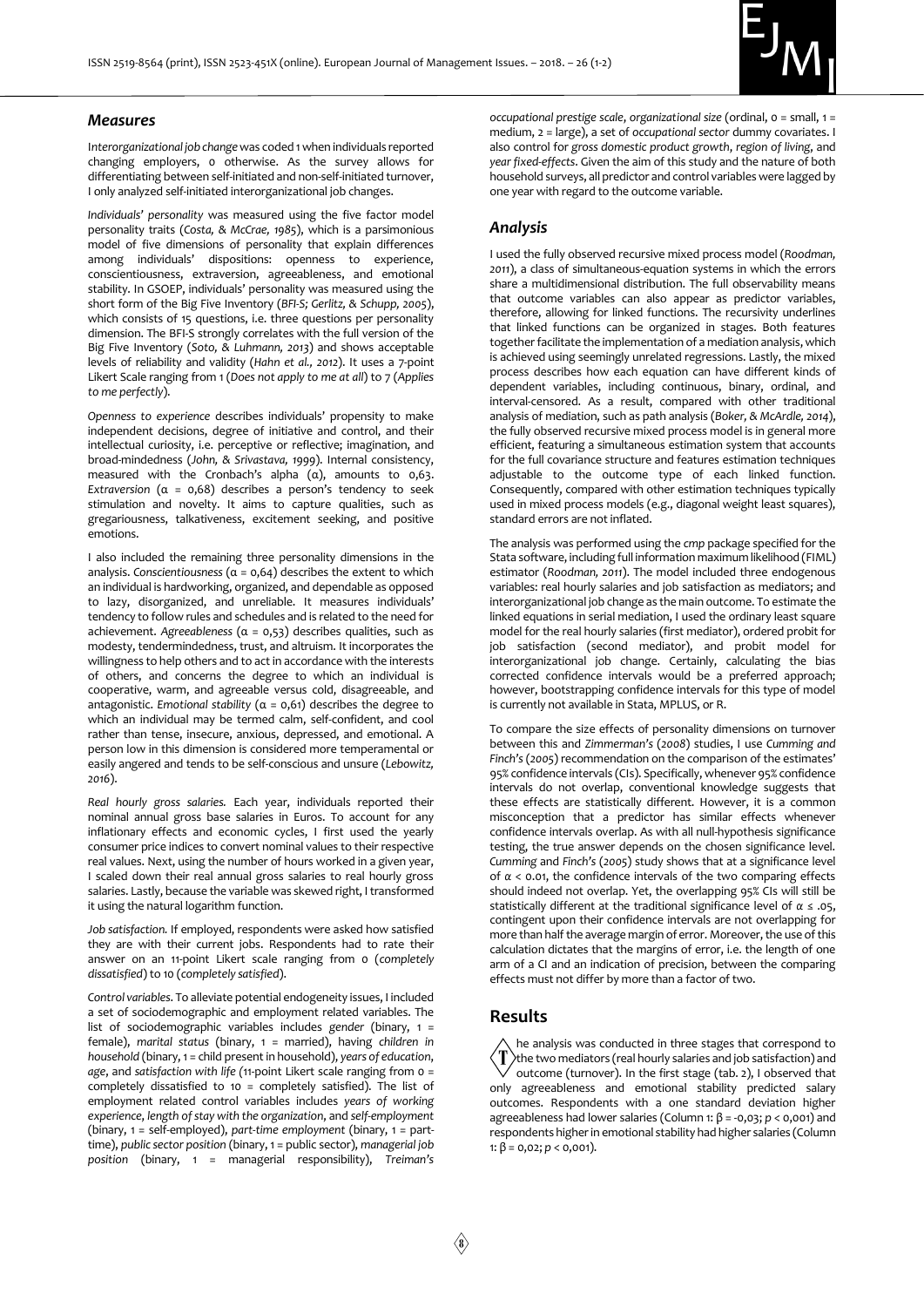

**Table 2**

|                                    | salary             | job satisfaction   | turnover                    |
|------------------------------------|--------------------|--------------------|-----------------------------|
| Outcome:                           | (1)                | (2)                | (3)                         |
| Openness to experience             | 0,00(0,01)         | 0,02(0,02)         | 0,05(0,03)                  |
| Conscientiousness                  | 0,00(0,01)         | $0,15***$ $(0,02)$ | 0,05(0,03)                  |
| Extraversion                       | 0,00(0,01)         | $0,05***$ $(0,01)$ | $0,07*(0,03)$               |
| Agreeableness                      | $-0.03***$ (0.01)  | $0,08***$ (0,02)   | $-0,03(0,03)$               |
| Emotional stability                | $0,02***$ $(0,01)$ | $0,14***$ $(0,02)$ | 0,05(0,03)                  |
| In(real hourly salary)             |                    | 0,06(0,24)         | $-0,02(0,06)$               |
| job satisfaction                   |                    |                    | $-0,16***$ (0,05)           |
| Gender (1 = female)                | $-0,13***$ (0,01)  | 0,00(0,04)         | $-0,16**$ (0,05)            |
| Married $(o/1)$                    | 0,02(0,01)         | $-0,02(0,03)$      | 0,02(0,05)                  |
| Children in household (0/1)        | $0,07***$ $(0,01)$ | 0,05(0,03)         | 0,06(0,04)                  |
| # years of education               | $0,10***$ $(0,01)$ | $-0,04(0,03)$      | $0,06*(0,03)$               |
| Age                                | 0,01(0,02)         | $-0,01(0,04)$      | $-0,33***$ (0,08)           |
| Satisfaction with life             | $0,00***$ $(0,00)$ | $0,00***$ $(0,00)$ | $0,00***$ $(0,00)$          |
| # years of working experience      | $0,07***$ $(0,01)$ | 0,00(0,04)         | $0,16*(0,07)$               |
| # years with the same organization | $0,07***$ $(0,00)$ | $-0.05*(0.02)$     | $-0,28***$ (0,03)           |
| Self-employed (0/1)                | 0,13*** (0,02)     | 0,10(0,05)         | $-0,24**$ (0,08)            |
| Part-time employment (0/1)         | $-0,06***$ (0,01)  | $-0,01(0,03)$      | 0,02(0,06)                  |
| Public sector position (0/1)       | $-0,03(0,02)$      | 0,02(0,05)         | $\overline{-0,51***(0,13)}$ |
| Managerial position (0/1)          | $0,10***$ $(0,01)$ | 0,05(0,04)         | $-0,03(0,05)$               |
| Occupational prestige              | $0,13***$ $(0,01)$ | $-0,04(0,04)$      | 0,11(0,07)                  |
| Company size                       | Included           | Included           | Included                    |
| GDP yearly change                  | 0,02(0,02)         | $-0,08(,05)$       | 0,15(0,09)                  |
| Occupation fixed-effects           | Included           | Included           | Included                    |
| Region fixed-effects               | Included           | Included           | Included                    |
| Year fixed-effects                 | Included           | Included           | Included                    |

#### **Fully observed recursive mixed process model: main results**

Notes: standardized regression coefficients are reported with standard errors in brackets. For output brevity, categorical variables with two or more states are not reported in full;

\* p < 0,05; \*\* p < 0,01; \*\*\* p < 0,001.

The second stage analyzed the effects of personality on job satisfaction. I found that individuals higher in extraversion (Column 2:  $β = 0,05$ ;  $p < 0,001$ ) and higher in emotional stability (Column 2: β = 0,14; *p* < 0,001) were more satisfied with their jobs. Moreover, individuals higher in conscientiousness (Column 2: β = 0,15; *p* < 0,001) or higher in agreeableness (Column 5: β = 0,08; *p* < 0,001) also had higher job satisfaction.

Hypotheses 1 asserted that extraversion positively predicts turnover. Results corroborate this as extraversion positively predicts turnover behavior (Column 3: β = 0,07; *p* = 0,01; 95% CI = [0,02; 0,13]). For comparison, in *Zimmerman's* (*2008*) predominantly North American study, the effect of extraversion on

actual turnover was insignificant ( $β = -0.04$ ; 95% CI = [-0.10; 0.02]). As a result, I find full support for Hypothesis 1 and conclude that extraversion has a positive effect on turnover.

To evaluate if the effects of extraversion are statistically different between this and Zimmerman's studies, I observed if and to what extend their confidence intervals overlap (fig. 2). First, I observed that their margins of error are similar in size (0,05 in this study and 0,06 in Zimmerman's) and that their confidence intervals touch end to end. Drawing on *Cumming* and *Finch* (*2005*), this observation implies that these effects are statistically different at the significance level of *α* ≤ 0,01.



**Fig. 2. Effects of extraversion on turnover between studies**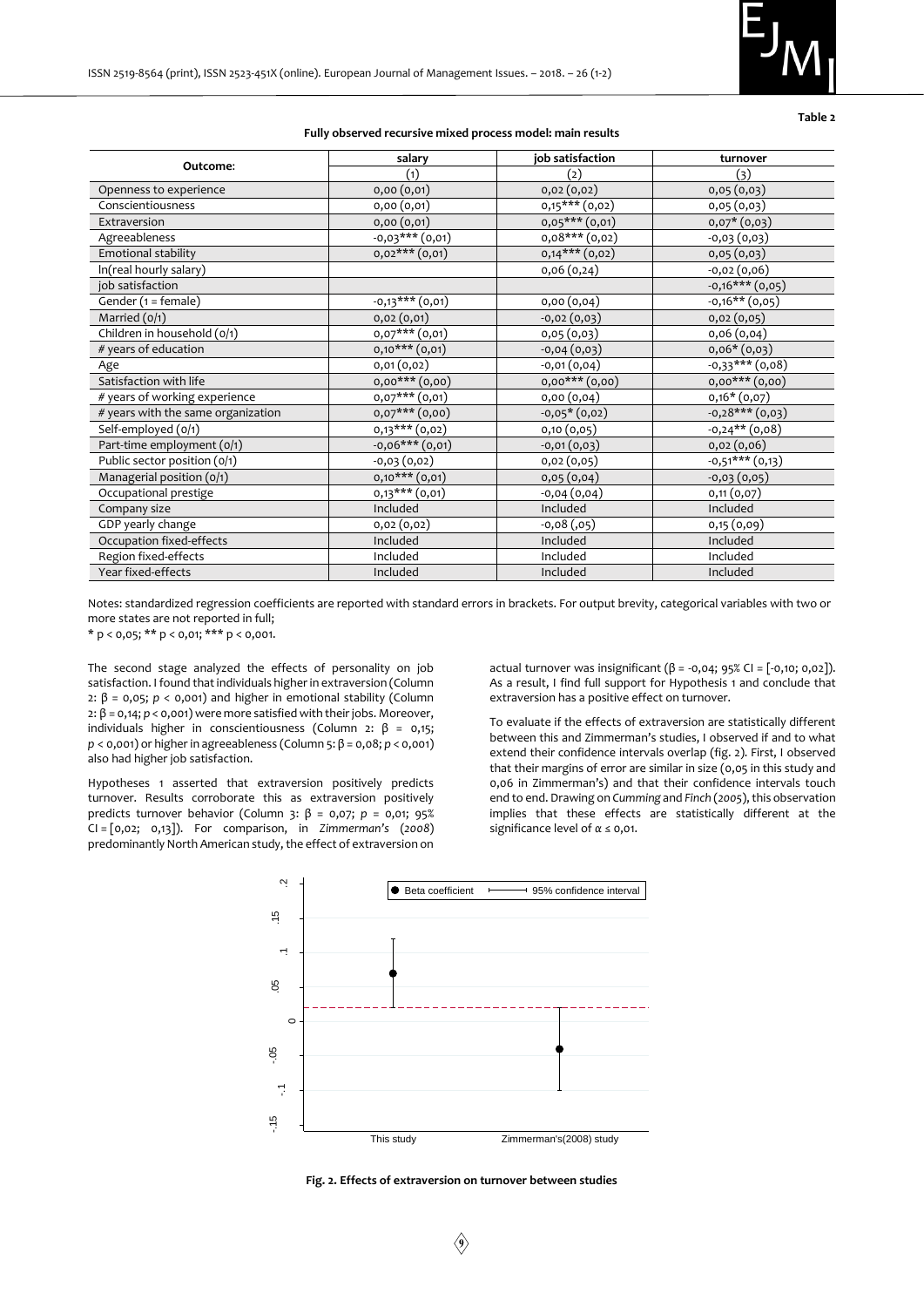

Hypothesis 2 asserted that openness to experience positively predicts turnover. However, I did not find evidence that openness to experience predicts turnover (Column 3: β = 0,05; *p* = 0,07; 95%  $CI = [0,00; 0,11]$ . For comparison, Zimmermann's study found a positive effect of openness to experience on turnover (β = 0,10; 95%

CI = [0,03; 0,17]). Looking at their confidence intervals' overlap (fig. 3), I cannot conclude that these effects are different across countries, despite their differing predictive power. Therefore, I do not find support for Hypothesis 2.



**Fig. 3. Effects of openness to experience on turnover between studies**

#### **Discussion and implications**

he impact of personality on turnover was primarily analyzed using data sampled in North America (*Zimmermann, 2008*): Well over 82% of studies used in previous meta-analysis were conducted in North America. It therefore remains an open question the extent to which these results can be generalized to other cultural and business contexts. Drawing on the cultural differences among countries (*Hofstede, 2001*), this study's findings challenge the aforementioned generalizability of previous findings. Drawing on value congruency theory, I show that the alignment between personal and societal values, and societal and labor market values explain the heterogeneous effects of personality on turnover.

With a focus on extraversion and openness to experience, I used social capital theory (*Seibert et al., 2001*) and value congruency theory (*Molina, 2016*), and argued that social ties positively contribute to turnover in cultures high in long-term orientation (*Hofstede, 2001*) as individuals high in extraversion are more likely to establish and manage external social ties, making them particularly prone to changing employers. Furthermore, in line with previous and unanimous research, I expected openness to experience to positively predict turnover, regardless of cultural context.

As expected, extraversion positively predicts turnover. Comparing the size effects between this and *Zimmerman's* (*2008*) metaanalysis revealed that these effects were statistically significant in size at the significance level of *α* ≤ .01. However, I did not find evidence that openness to experience predicts interorganizational turnover. There are two possible explanations: First, items used to measure openness to experience in the German survey by and large do not capture individuals' self-directed career development. For example, in the German survey, openness to experience measures a person's imagination, originality, and art appreciation. Put differently, none of these items measure a person's appreciation of, or desire to engage in, different working experiences. In face of previous research, this cause is however less likely: Compared with a person low in openness to experience, a person high in this dimension is 64% more likely to exhibit the hobo syndrome, i.e. undergo frequent interorganizational job changes (*Woo, 2011*). A more likely cause of the insignificant effect

in this study might therefore be due to the study's covered time horizon as it primarily covers the period including and immediately after the recent financial crisis. Facing financial and labor market uncertainty, a person would therefore be reluctant to undergo employer changes in order to satisfy an intrinsic desire for novelty and would prefer employment and stable income (*Wynen, & Op de Beeck, 2014*). This would also explain the non-significant differences in size effects of openness to experience on employee turnover between this and Zimmerman's study.

This study extends the previous literature by identifying the boundary condition that explains the mixed effects of extraversion on turnover. In so doing, it highlights the limited generalizability of recent meta-analytic study outside the North American cultural context and calls for the consideration of societal values when analyzing the effects of personal values in contemporary labor markets. Accounting for the boundary condition might help managers and human resources professionals reduce the tremendous financial losses associated with employee turnover and help with more efficient planning of internal labor markets.

#### **Practical implications**

he current research strengthens the importance of analyzing T the effects of personality on turnover within a context. Particularly, societal values significantly offset expectations regarding effects of extraversion on employee turnover. For managers and human resources professionals, these findings have two important implications. First, in societies high in long-term orientation, individuals high in extraversion are more likely to change employers. However, some individuals' desire for an interorganizational job change might be inhibited given labor market and financial instabilities, which is reflected in the absence of effects of openness to experience on turnover. These findings prove important to organizations that continuously manage their internal labor force. Moreover, employee turnover is not a localized challenge for organizations, but it has contagious effects that result in even greater financial losses (*Hancock et al., 2017*). In the same vein, positive turnover rates are also associated with decreases in customer satisfaction, productivity and human capital, future revenue growth, and profitability (*Zimmerman, 2008*).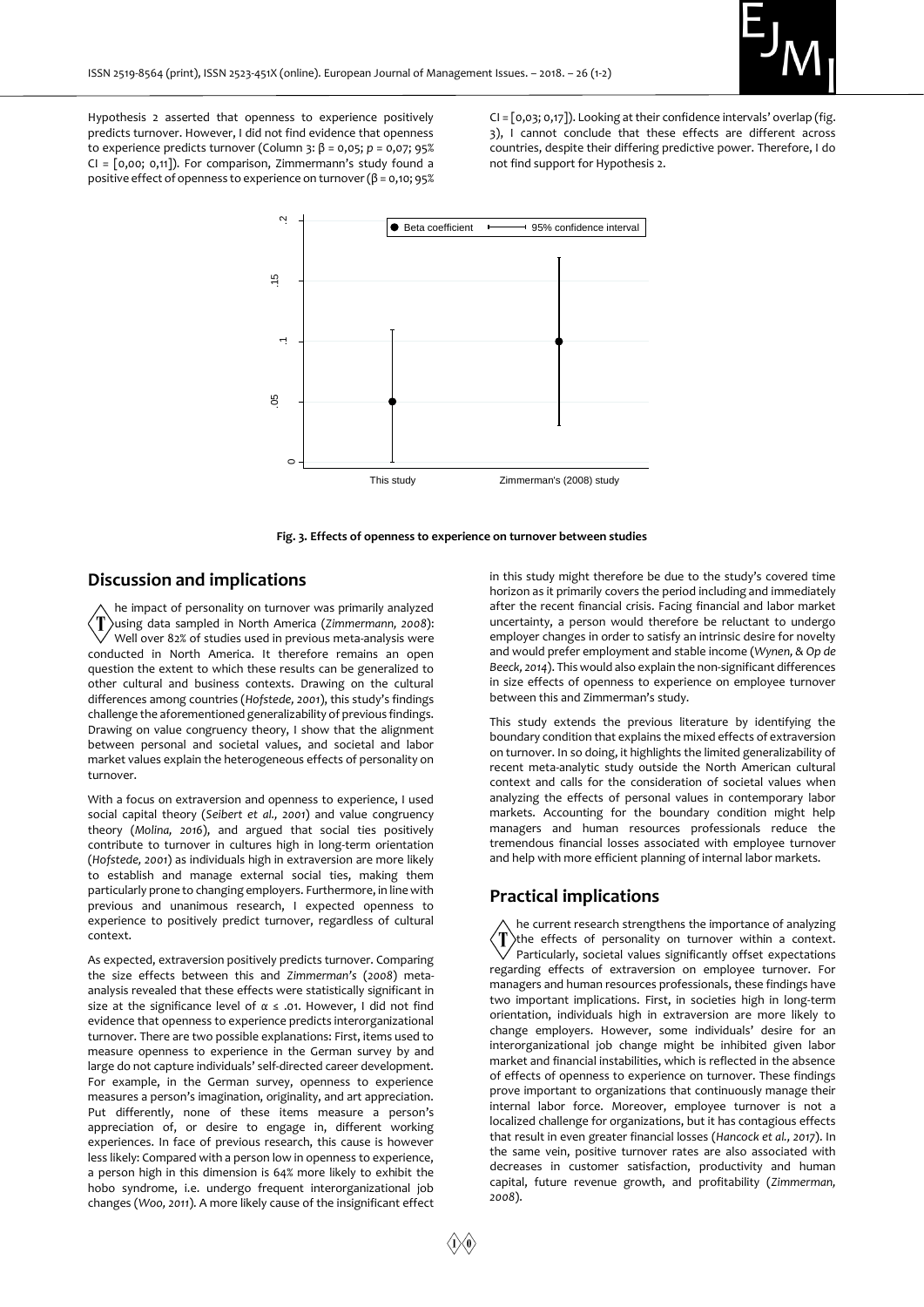

Second, these results are particularly of interest to multinational organizations. As *Levy and colleagues* (*2010, p.20*) noted, "as companies expand globally, corporate culture often lags behind; it frequently remains too headquarters-centric [and] core values often originate at corporate headquarters and fail to reflect and incorporate diverse cultural influences". The person-environment fit literature (*Cable, & Edwards, 2004*) explain how either congruency in values or fulfilment of needs trigger a person's higher job satisfaction and therefore decrease likelihood of turnover. However, as local employees' beliefs, standards, and values are reflected in their societal values, multinational organizations should assess employees' turnover probability with regard to the local national societal values and not that of the corporate and societal values that originate in organizations' headquarters.

The practical benefits of this study also extend to researchers. Certainly, previous studies already acknowledge the importance of using cultural context in explaining a person's changes in personality over time (*Helson et al., 2002*). However, the current study also highlights personality's heterogeneous predictive power that originates from diverse societal values. As a result, incorporating context might shed more light on the research areas that suffer from mixed results. Accordingly, this would provide a richer understanding of the underlying processes, which would then contribute to a greater transferability and applicability of research into practice.

#### **Strengths and limitations**

his study is the first to analyze the effects of personality on  $\langle T \rangle$ turnover using a within-individual unfolding and holistic model. Unlike *Zimmermann's* (*2008*) seminal meta-analysis, I observe individuals throughout all processes. Moreover, I use a large national household survey rich on sociodemographic and employment related data and identify a boundary condition grounded in societal values that might explain mixed results found in previous literature. As a result, this study can more likely draw stronger inferences on the effects of personality on turnover. Lastly, this study introduces the human resources and career literatures with a statistical approach helpful in assessing the size effects across independent samples.

Some limitations of the study must be acknowledged. First, this study does not directly test for the cultural differences among countries. However, the study uses detailed person- and jobspecific characteristics, which leave little room for an alternative explanation of the mixed results. Second, I compare the results in this study with those of *Zimmermann* (*2008*). However, the efficiency of this comparison depends on the generalizability of Zimmerman's study outside the North American societal and business values and contexts. Certainly, 15 out of 86 studies covered in Zimmerman's meta-analysis include data sampled outside of North America and across 13 countries, where majority of these countries are only represented with a single study. It therefore remains an open question the extent to which Zimmerman's meta-analysis can warrant generalizability of its results across all included countries. Third, compared with Zimmerman's study, this study lacks data on job complexity and individuals' performances. Regarding the former, this limitation might be partially alleviated due to the use of employment related information (hierarchical position, occupational prestige, type of employment, and organizational size) as this might be indicative of individuals' job complexity. Fourth, the boundary condition relies on the assumption that in contemporary labor markets and cultures high in long-term orientation, individuals high in extraversion are more apt to build external social networks. Because the data availability precludes me from testing this directly, further research examining this relationship is required to corroborate this argument. Nonetheless, this limitation is of minor concern because this study still finds a positive effect of extraversion on employee turnover, despite also including a period that covers the recent financial crisis when employees are even

more likely to maintain stable employment in current organization and build stronger internal social ties.

#### **Future research**

sing a sample of 132,515 individuals from the United States and  $\langle \mathrm{I\hspace{-.1em}I} \rangle$ Canada, *Srivastava and colleagues* (*2003*) challenged the plaster hypothesis of the unchanging personality after the age of 30. Instead, they found that personality changes well into individuals' senior ages. For example, extraversion slowly increases (decreases) over time for men (women). This implies that in cultures high in long-term orientation, men but not women would become more apt to change employers over time. However, the hobo syndrome literature (*Ghiselli, 1974*) that looks into the behavior of frequent interorganizational job changers receives mixed empirical support (*Dlouhy, & Biemann, 2018; Munasinghe & Sigman, 2004*). Relating this stream of literature with personality research, *Woo* (*2011*) found that the hobo syndrome is characteristic of individuals' high in openness to experience but not extraversion, and their turnover propensity decreases over time. Consequently, despite the increasing extraversion over time, men's propensity to change employers might actually decrease over time. This suggests that either the predictive validity of extraversion for men decreases over time or that this relationship is offset by some other construct, such as family obligations or desire for employment stability.

#### **Conclusion**

his study sought to test the generalizability of findings from a predominantly North America focused meta-analysis on the effects of extraversion and openness to experience on turnover in Germany. Drawing on value congruency theory, I argue that in countries high in long-term orientation, given the contemporary labor market requirements, individuals high in extraversion are more likely to use their external social networks to facilitate interorganizational turnover. Using a large national household survey, I found that extraversion has a positive effect on turnover, however, openness to experience does not predict turnover. To conclude, this study introduces a new boundary  $condition - social values - that helps to redress mixed effects of$ extraversion on turnover in literature, gives researchers a methodological framework beneficial in comparing size effects across studies, and helps managers and human resources professionals to adjust their expectations regarding employee .<br>turnover.

#### **References**

- Acosta, P. (2010). Promotion dynamics the Peter Principle: Incumbents vs. external hires. *Labor Economics, 17*, 975–986. [doi:10.1016/j.labeco.2010.02.005.](https://doi.org/10.1016/j.labeco.2010.02.005)
- Adner, R., & Helfat, C.E. (2003). Corporate effects and dynamic managerial capabilities. *Strategic Management Journal*, *24*, 1011–1025[. doi:10.1002/smj.331.](https://doi.org/10.1002/smj.331)
- Arthur, M.B. (1994). The boundaryless career: a new perspective for organizational inquiry. *Journal of Organizational Behavior*, *15*, 295–306[. doi:10.1002/job.4030150402.](https://doi.org/10.1002/job.4030150402)
- Boker, S.M. & McArdle, J.J. (2014). *Path Analysis and Path Diagrams*. Wiley StatsRef: Statistics Reference Online. [doi:10.1002/0470013192.bsa471.](https://doi.org/10.1002/0470013192.bsa471)
- Boswell, W.R., Boudreau, J.W., & Tichy, J. (2005). The relationship between employee job change and job satisfaction: The honeymoon–hangover effect. *Journal of Applied Psychology, 90*(5), 882–892[. doi:10.1037/0021-9010.90.5.882.](https://doi.org/10.1037/0021-9010.90.5.882)
- Boxman, E.A., De Graaf, P.M., & Flap, H. (1991). The impact of social and human capital on the income attainment of Dutch managers. *Social Networks*, *13*, 51−73. [doi:10.1016/0378-](doi:10.1016/0378-8733(91)90013-J) [8733\(91\)90013-J.](doi:10.1016/0378-8733(91)90013-J)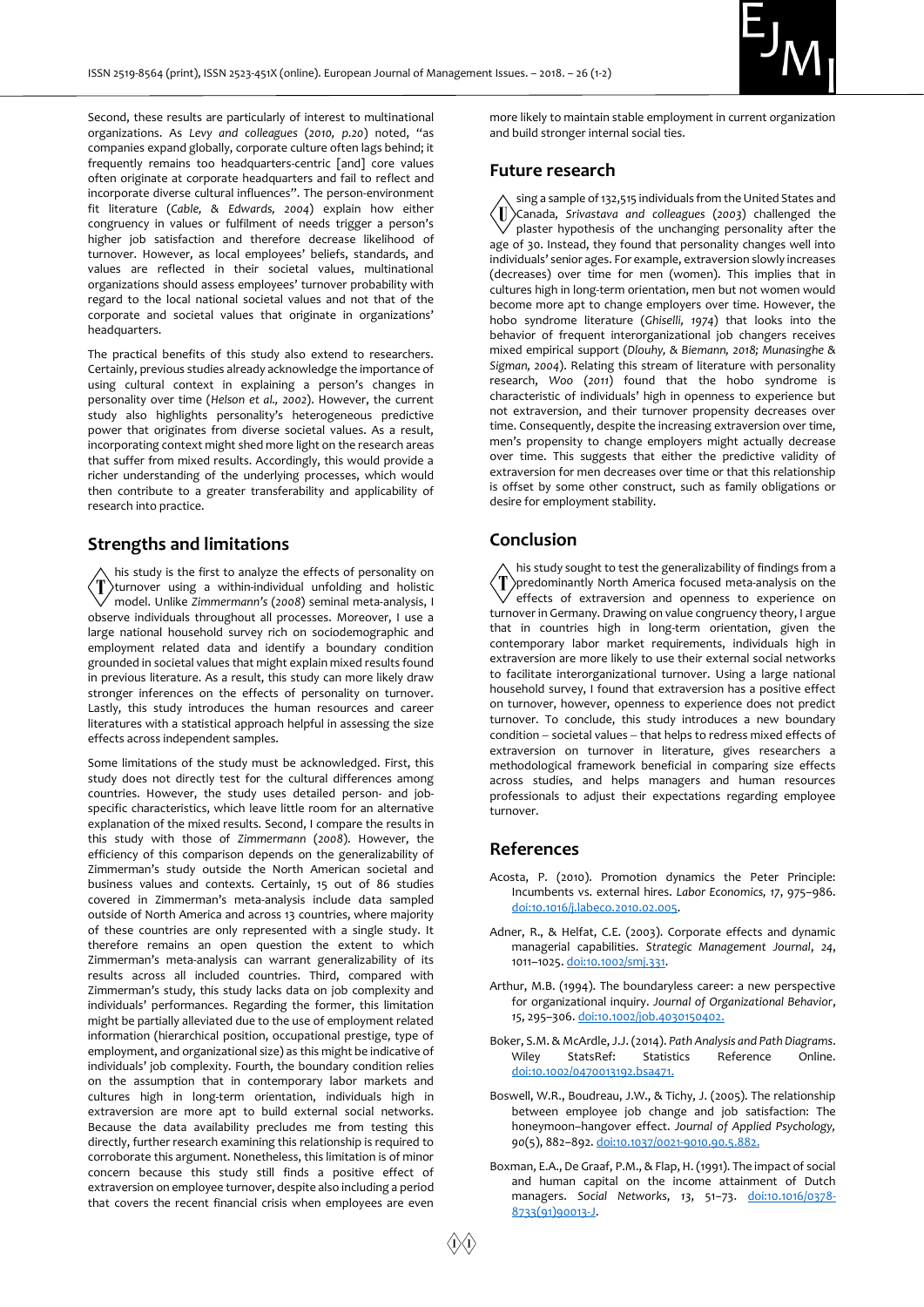

- Cable, D.M., & Edwards, J.R. (2004). Complementary and Supplementary Fit: A Theoretical and Empirical Integration. *Journal of Applied Psychology*, *89*(5), 822–834. [doi:10.1037/0021-9010.89.5.822.](doi:10.1037/0021-9010.89.5.822)
- Chadi, A., & Hetschko, C. (2018). The Magic of the New: How Job Changes Affect Job Satisfaction. *Journal of Economics & Management Strategy, 27*(1), 23–39[. doi:10.1111/jems.12217.](doi:10.1111/jems.12217)
- Colakoglu, S.N. (2011). The impact of career boundarylessness on subjective career success: The role of career competencies, career autonomy, and career insecurity. *Journal of Vocational Behavior*, *79*, 47–59[. doi:10.1016/j.jvb.2010.09.011.](doi:10.1016/j.jvb.2010.09.011)
- Costa, P.T., & McCrae, R.R. (1985). *The NEO personality inventory manual*. Odessa, FL: Psychological Assessment Resources.
- Cumming, G., & Finch, S. (2005). Inference by eye: Confidence intervals, and how to read pictures of data. *American Psychologist*, *60*, 170–180[. doi:10.1037/0003-066X.60.2.170.](https://doi.org/10.1037/0003-066X.60.2.170)
- Dlouhy, K., & Biemann, T. (2018). Path dependence in occupational careers: Understanding occupational mobility development throughout individuals' careers. *Journal of Vocational Behavior, 104*, 86-97[. doi:10.1016/j.jvb.2017.10.009.](https://doi.org/10.1016/j.jvb.2017.10.009)
- Eby, L.T., Butts, M., & Lockwood, A. (2003). Predictors of success in the era of the boundaryless career. *Journal of Organizational Behavior, 24*, 698−708. [doi:10.1002/job.214.](https://doi.org/10.1002/job.214)
- Feldman, D.C., & Ng, T.W.H. (2007). Careers: Mobility, Embeddedness, and Success. *Journal of Management, 33*(3), 350–377[. doi:10.1177/0149206307300815.](https://doi.org/10.1177/0149206307300815)
- Gerlitz, J.–Y., & Schupp, J. (2005). *Zur Erhebung der Big–Five– basierten Persönlichkeitsmerkmale im SOEP*. Berlin: DIW Berlin. (accessed October, 2017), Retrieved from [http://www.diw.de/documents/publikationen/73/diw\\_01.c.434](http://www.diw.de/documents/publikationen/73/diw_01.c.43490.de/rn4.pdf) [90.de/rn4.pdf.](http://www.diw.de/documents/publikationen/73/diw_01.c.43490.de/rn4.pdf)
- Ghiselli, E. E. (1974). Some perspectives for industrial psychology. *American Psychologist, 29*(2), 80– 87[. doi:10.1037/h0036077.](doi:10.1037/h0036077)
- Granovetter, M. (1973). The strength of weak ties. *American Journal of Sociology, 6*, 1360−1380. [doi:10.1086/225469.](https://doi.org/10.1086/225469)
- Hahn, E., Gottschling, J., & Spinath, F. M. (2012). Short measurements of personality – validity and reliability of the GSOEP Big Five Inventory (BFI–S). *Journal of Research in Personality, 46*, 355–359[. doi:10.1016/j.jrp.2012.03.008.](https://doi.org/10.1016/j.jrp.2012.03.008)
- Hall, D.T. (1996). *The career is dead, long live the career: A relational approach to careers*. San Francisco, CA: Jossey–Bass.
- Hancock, J.I., Allen, D.G., & Soelberg, C. (2017). Collective turnover: An expanded meta–analytic exploration and comparison. *Human Resource Management Review, 27*, 61–86. [doi:10.1016/j.hrmr.2016.06.003.](https://doi.org/10.1016/j.hrmr.2016.06.003)
- Helson, R., Jones, C., & Kwan, V.S.Y. (2002). Personality change over 40 years of adulthood: Hierarchical linear modeling analyses of two longitudinal samples. *Journal of Personality and Social Psychology*, 83, 752–766. [doi:10.1037/0022-](doi:10.1037/0022-3514.83.3.752) [3514.83.3.752.](doi:10.1037/0022-3514.83.3.752)
- Hinkin, T.R., & Tracey, J.B. (2000). The cost of turnover: Putting a price on the learning curve. *Cornell Hotel and Restaurant Administration Quarterly, 41*(3), 14–21. [doi:10.1177/001088040004100313.](https://doi.org/10.1177/001088040004100313)
- Hofstede, G. (2001). Culture's Consequences: *Comparing Values, Behaviors, Institutions and Organizations Across Nations*. 2nd Edition, Thousand Oaks CA: Sage Publications.
- Hofstede, G., Hofstede, J., & Minkov, M. (2010). *Cultures and Organizations: Software of the Mind*. 3rd Edition, McGraw–Hill USA.
- John, O. & Srivastava, S. (1999). *The Big Five Trait Taxonomy: History, Measurement, and Theoretical Perspectives*, In L. Pervin

and O. John (Eds). *Handbook of Personality: Theory and Research (pp. 102–138)*. New York: Guilford Press.

- Kajonius, P. & Mac Giolla, E. (2017). Personality traits across countries: Support for similarities rather than differences. *PLoS ONE, 12*(6), e0179646[. doi:10.1371/journal.pone.0179646.](https://doi.org/10.1371/journal.pone.0179646)
- Kronberg, A.K. (2013). Stay or Leave? Externalization of Job Mobility and the Effect on the U.S. Gender Earnings Gap, 1979– 2009. *Social Forces, 91*(4), 1117–1146[. doi:10.1093/sf/sot041.](https://doi.org/10.1093/sf/sot041)
- Lebowitz, S. (2016). *The 'Big 5' personality traits could predict who will and won't become a leader*. Business Insider. (accessed: December 2017), Retrieved from [http://www.businessinsider.com/big](http://www.businessinsider.com/big–five–personality–traits–predict–leadership–2016–12)–five–personality–traits– predict–[leadership](http://www.businessinsider.com/big–five–personality–traits–predict–leadership–2016–12)–2016–12.
- Lam, S.S.K, Ng, T.W.H., & Feldman, D.C. (2012). The relationship between external job mobility and salary attainment across career stages. *Journal of vocational behavior, 80*, 129–136. [doi:10.1016/j.jvb.2011.05.002.](https://doi.org/10.1016/j.jvb.2011.05.002)
- Leung, K., & Bond, M.H. (2004). Social axioms: A model for social beliefs in multi–cultural perspective*. Advances in Experimental Social Psychology, 36*, 119–197. [doi:10.1016/S0065-](https://doi.org/10.1016/S0065-2601(04)36003-X) [2601\(04\)36003-X.](https://doi.org/10.1016/S0065-2601(04)36003-X)
- Levy, O., Tylor, S., & Boyacigiller, N.A. (2010). On the Rocky Road to Strong Global Culture. *MIT Sloan Management Review, 51*(4), 20- 22.
- Lin, N., & Dumin, M. (1986). Access to occupations through social ties. *Social Networks, 8*, 365−385. [doi:10.1016/0378-](https://doi.org/10.1016/0378-8733(86)90003-1) [8733\(86\)90003-1.](https://doi.org/10.1016/0378-8733(86)90003-1)
- McCrae, R.R., Terracciano, A., & 79 Members of the Personality Profiles of Cultures Project. (2005). Personality Profiles of Cultures: Aggregate Personality Traits. *Journal of Personality and Social Psychology, 89*(3), 407–425. [doi:10.1037/0022-](https://doi.org/10.1037/0022-3514.89.3.407) [3514.89.3.407.](https://doi.org/10.1037/0022-3514.89.3.407)
- McQuaid, R. W., & Lindsay, C. (2005). The Concept of Employability. Urban Studies, 42(2), 197-219. [doi:10.1080/0042098042000316100.](https://doi.org/10.1080/0042098042000316100)
- Mayende, T.S., & Musenze, I.A. (2014). Personality Dimensions and Job Turnover Intentions: Findings from a University Context. In*ternational Journal of Management and Business Research, 4*(2), 153–164.
- Mischel, W., & Shoda, Y. (1998). Reconciling processing dynamics and personality dispositions. *Annual Review of Psychology, 49*, 229–258[. doi:10.1146/annurev.psych.49.1.229.](doi:10.1146/annurev.psych.49.1.229)
- Mitchell, T.R., Holtom, B.C., Lee, T.W., Sablynski, C.J., & Erez, M. (2001). Why people stay: Using job embeddedness to predict voluntary turnover. *Academy of Management Journal, 44*, 1102– 1121[. doi:10.2307/3069391.](https://doi.org/10.2307/3069391)
- Molina, A.D. (2016). *Value congruence*. In Farazmand, E. (Eds.), Global Encyclopedia of Public Administration, Public Policy, and Governance (pp.1−7). Cham, Switzerland: Springer.
- Munasinghe, L., & Sigman, K. (2004). A hobo syndrome? Mobility, wages, and job turnover. *Labour Economics, 11*, 191–218. [doi:10.1016/j.labeco.2003.05.001.](https://doi.org/10.1016/j.labeco.2003.05.001)
- Nieß, C. & Zacher, H. (2015). Openness to Experience as a Predictor and Outcome of Upward Job Changes into Managerial and Professional Positions. *PLoS ONE, 10*(6), e0131115. [doi:10.1371/journal.pone.0131115.](https://doi.org/10.1371/journal.pone.0131115)
- Roodman, D. (2011). Fitting fully observed recursive mixed–process models with cmp. *Stata Journal, 11*(2), 159–206.
- Saxenian, A.L. (1996). *Beyond boundaries: Open labor markets and learning in Silicon Valley*. In M. B. Arthur & D. M. Rousseau (Eds.). The boundaryless career (pp. 23−39). New York: Oxford University Press.